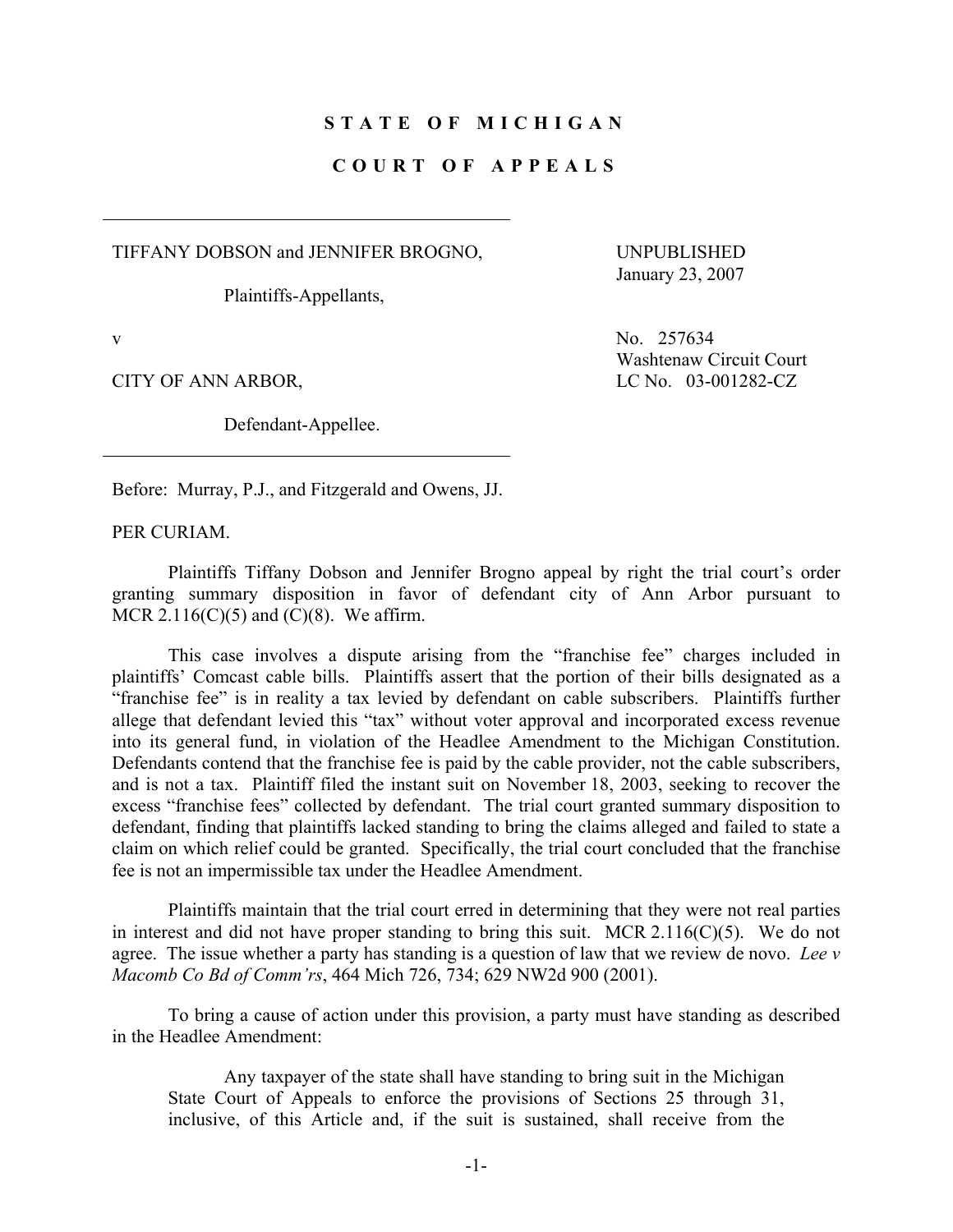applicable unit of government his costs incurred in maintaining such suit. [Const 1963, art 9, § 32.]

"Standing is a legal term used to denote the existence of a party's interest in the outcome of litigation that will ensure sincere and vigorous advocacy." *House Speaker v State Admin Bd*, 441 Mich 547, 554; 495 NW2d 539 (1993). Standing requires more than a personal stake in the outcome of the litigation; to have standing, "a plaintiff must demonstrate that his or her substantial interest will be detrimentally affected in a manner different from the citizenry at large." *MOSES, Inc v SEMCOG*, 270 Mich App 401, 414; 716 NW2d 278 (2006). To demonstrate standing, a party must establish the following:

 First, the plaintiff must have suffered an "injury in fact"—an invasion of a legally protected interest which is (a) concrete and particularized, and (b) "actual or imminent, not 'conjectural' or 'hypothetical.'" Second, there must be a causal connection between the injury and the conduct complained of—the injury has to be "fairly ... trace [able] to the challenged action of the defendant, and not ... th[e] result [of] the independent action of some third party not before the court." Third, it must be "likely," as opposed to merely "speculative," that the injury will be "redressed by a favorable decision." [*Lee*, *supra* at 739, quoting *Lujan v Defenders of Wildlife*, 504 US 555, 560-561; 112 S Ct 2130; 119 L Ed 2d 351 (1992).]

 Similarly, a party must establish that it is a real party in interest in order "to protect defendant from being repeatedly harassed by a multiplicity of suits for the same cause of action . . . ." *Kearns v Michigan Iron & Coke Co*, 340 Mich 577, 581; 66 NW2d 230 (1954), quoting *Poy v Allan*, 247 Mich 385, 388; 225 NW2d 532 (1929). In tax cases, to establish that he is a real party in interest, a taxpayer must identify a threat that he will "sustain substantial injury, loss, or damage as a taxpayer through increased taxation and its consequences." *Grosse Ile Comm for Legal Taxation v Grosse Ile Twp*, 129 Mich App 477, 487-488; 342 NW2d 582 (1983). Essentially, "[s]ome special grievance must be shown." *Id.*

 In the present case, plaintiffs are not the real parties in interest because the franchise fee at issue is imposed on Comcast and not on individual consumers. Thus, plaintiffs suffer no actual injury, loss, or damage. Further, no contractual relationship exists between plaintiffs and defendant. Although plaintiffs may pay other taxes to the city of Ann Arbor, they do not pay the alleged "tax" at issue in this case. It is critical that the "taxpayer" to whom standing is granted is one to whom the tax applies. See *Grosse Ile Comm for Legal Taxation*, *supra.* Accordingly, plaintiffs do not have standing under Section 32 of the Headlee Amendment, and the trial court properly dismissed their complaint for this reason.

 Although we need not consider the other issues raised by plaintiff on appeal, we briefly address plaintiff's argument that the trial court also erroneously granted summary disposition to defendant because the franchise fee that Comcast paid to defendant was actually a tax. Because plaintiffs, as Comcast subscribers, were required to pay a "franchise fee" in their Comcast bills, they were the payers of this city-imposed franchise "tax." We disagree.

 We review de novo the trial court's grant of summary disposition pursuant to MCR 2.116(C)(8). *Maiden v Rozwood*, 461 Mich 109, 118; 597 NW2d 817 (1999). A motion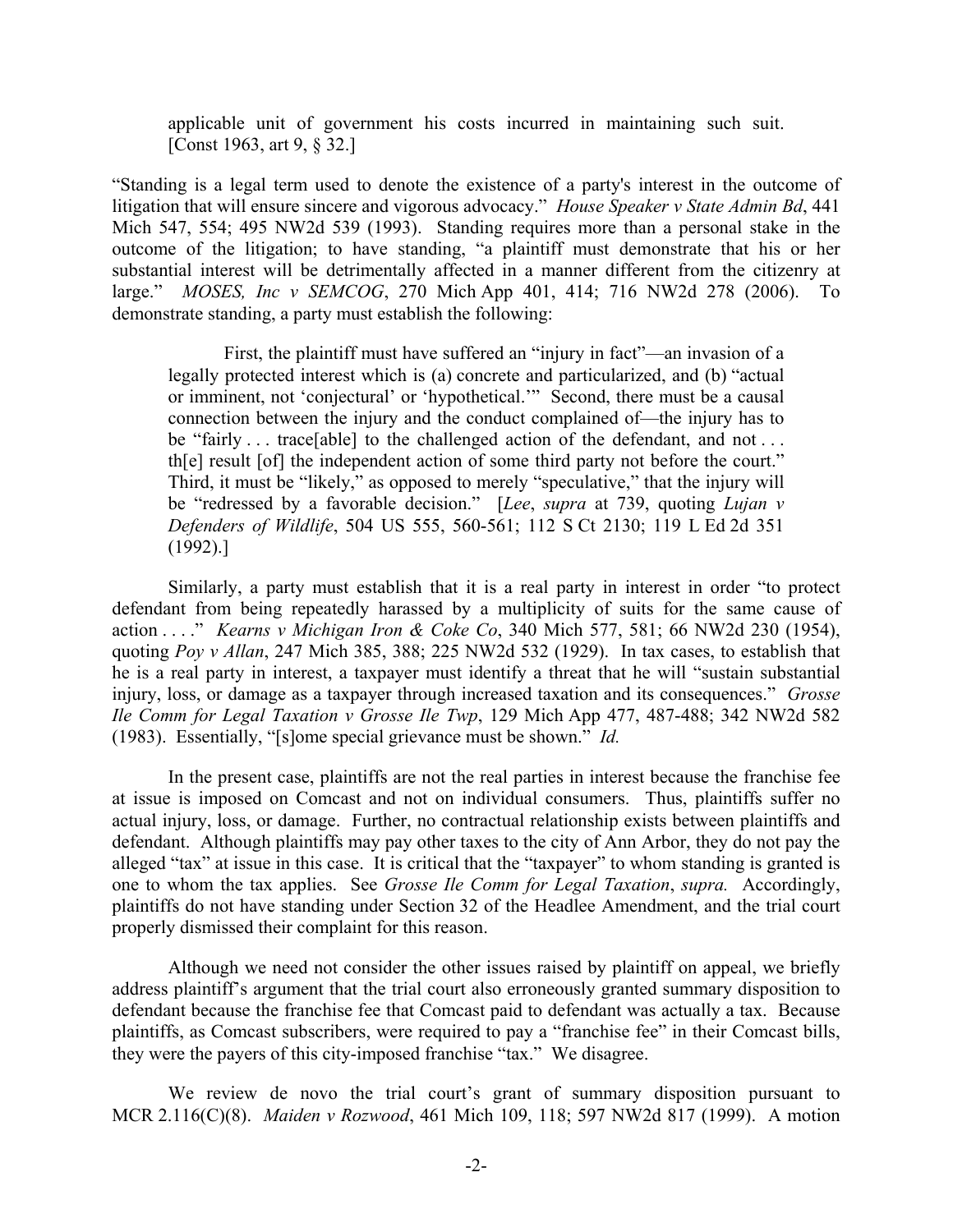under MCR 2.116( $C(8)$ ) tests the legal sufficiency of plaintiffs' complaint on the pleadings alone. *Id.* at 119-120. The motion should be granted only if plaintiffs' claims are so clearly unenforceable as a matter of law that no factual development could justify recovery. *Id*.

The Headlee Amendment, Const 1963, art 9, § 31, states as follows:

 Units of Local Government are hereby prohibited from levying any tax not authorized by law or charter when this section is ratified or from increasing the rate of an existing tax above that rate authorized by law or charter when this section is ratified, without the approval of a majority of the qualified electors of that unit of Local Government voting thereon.

"There is no bright-line test for distinguishing between a valid user fee and a tax that violates the Headlee Amendment." *Bolt v Lansing*, 459 Mich 152, 160; 587 NW2d 264 (1998). "Generally, a 'fee' is exchanged for a service rendered or a benefit conferred, and some reasonable relationship exists between the amount of the fee and the value of the service or benefit." *Id.* at 161, quoting *Saginaw Co v John Sexton Corp of Michigan*, 232 Mich App 202, 209; 591 NW2d 52 (1998). Conversely, a "tax" is designed to raise revenue. *Id.*

 Three criteria are considered when distinguishing between a fee and a tax. *Id*. First, "a user fee must serve a regulatory purpose rather than a revenue-raising purpose," although a fee may also be used to raise money as long as it is in support of the underlying regulatory purpose. *Id.*; *Graham v Kochville Twp*, 236 Mich App 141, 151; 599 NW2d 793 (1999). Second, a user fee must be proportionate to the necessary costs of the service. *Bolt*, *supra* at 161-162. Third, a fee must be voluntary in nature, meaning that the payer of the fee must be able to refuse the commodity or service. *Id.* at 162. A fee also confers benefits only on those who pay the fee, not the general public or even a portion of the public who do not pay the fee. *Graham*, *supra* at 151. The aforementioned criteria are considered in their totality rather than in isolation. *Bolt*, *supra* at 167 n 16. Accordingly, "a weakness in one area would not necessarily mandate a finding that the charge at issue is not a fee." *Graham*, *supra* at 151.

 On considering the *Bolt* criteria, we conclude that the Comcast franchise fee is not a tax. Although Comcast must pay the fee in order to maintain a right-of-way to run cable lines through the city, Comcast is not obligated to offer cable service to the residents of Ann Arbor and can take its business elsewhere. See *Kowalski v City of Livonia*, 267 Mich App 517, 519-520; 705 NW2d 161 (2005). Comcast voluntarily chose to offer cable services to Ann Arbor residents and subject itself to the franchise fee. Further, the franchise fee is not designed to raise revenue for the city of Ann Arbor. Again, Comcast pays this fee in order to run cable lines along Ann Arbor's public streets. In addition, the parties do not indicate that the fee is disproportionate to the cost that Comcast's use of the public roadways places on defendant. Although plaintiffs assert that defendant merged \$299,718 of \$1,361,280 in revenue from cable licensing fees into its general fund in 2002, plaintiffs fail to indicate if defendant accrued similar surpluses in other years or if it spent money from the general fund in other years to maintain these rights-of-way. Regardless, even if defendant transferred approximately 22 percent of its revenue from the franchise fees to the general fund, after considering the *Bolt* criteria in their totality, we still conclude that the franchise fee is not a tax. See also *Kowalski*, *supra* at 521.